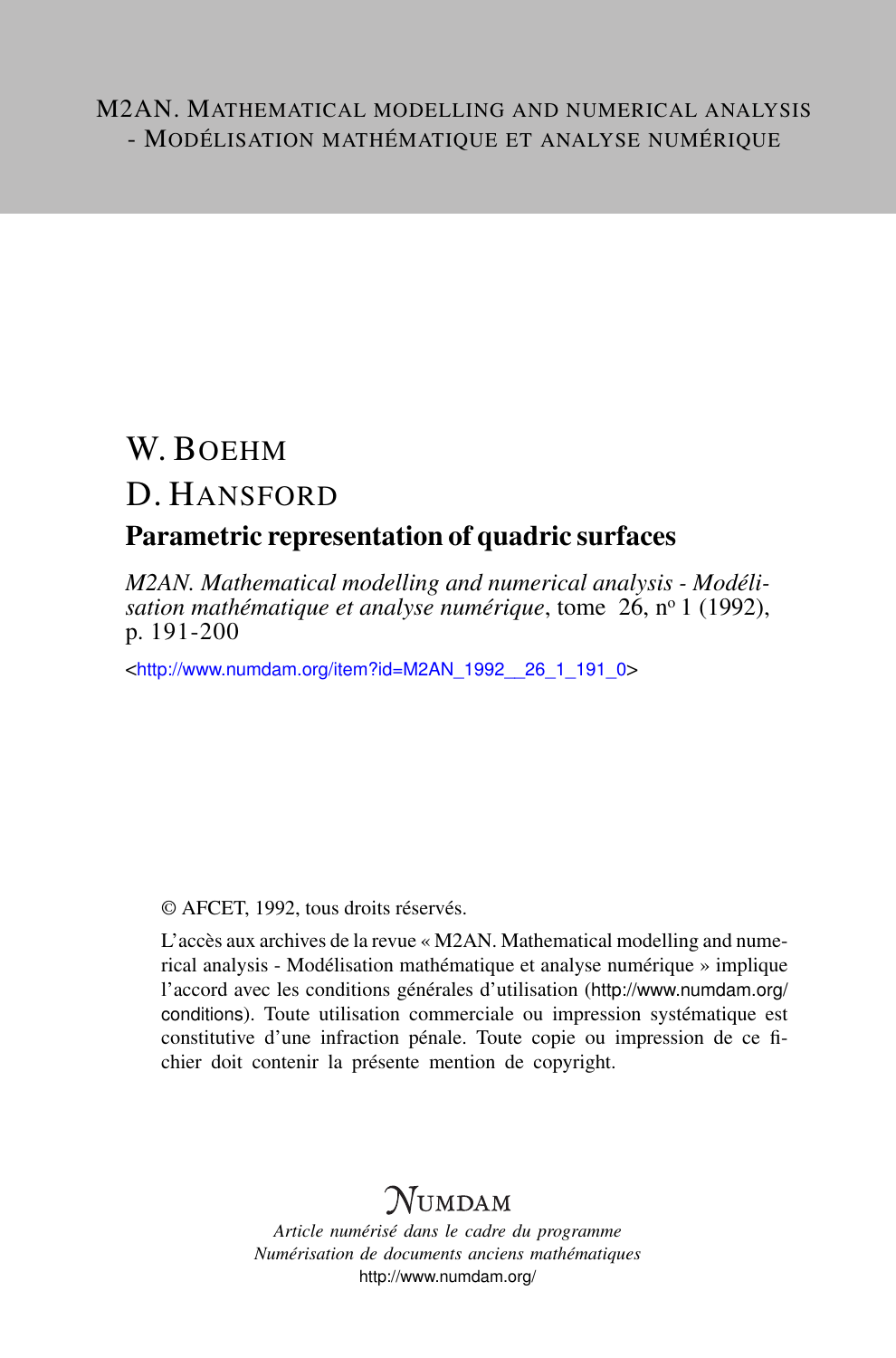## $\Gamma$  $\Gamma$  $\Gamma$  $\Gamma$  $\Gamma$  anthematical modelling and numerical analysis  $\Omega$ ,  $\Omega$ ,  $\Gamma$ ,  $\Gamma$   $\Gamma$  and  $\Gamma$  and  $\Gamma$  and  $\Gamma$  and  $\Gamma$  and  $\Gamma$  and  $\Gamma$  and  $\Gamma$  and  $\Gamma$  and  $\Gamma$  and  $\Gamma$  and  $\Gamma$  and  $\Gamma$  and  $\Gamma$  and  $\Gamma$

(Vol. 26, n° 1, 1992, p. 191 à 200)

#### **PARAMETRIC REPRESENTATION OF QUADRIC SURFACES**

by W. BOEHM  $(1)$  and D. HANSFORD  $(2)$ 

 $A$ bstract.  $-$  This paper briefly considers some cases where triangular and quadrangular quadratic Bézier patches represent a quadric, which are used in geometric modeling. A detailed discussion may be found in  $[3]$  and  $[8]$ .

Résumé. — Représentation paramétrique de surfaces quadriques. Cet article considère brièvement quelques cas utilisés en modélisation géométrique où des carreaux de Bézier triangulaires ou quadrilataires représentent une quadrique. Les détails sont donnés en [3] et [8].

#### **INTRODUCTION**

Quadric surfaces, such as circular cylinders, cones, and spheres, are frequently used in geometric modeling. On the other hand, in free-form design with predominantly parametric Bernstein-Bézier representations, implicitly defined quadrics are not used frequently. Therefore, as a step toward integrating quadrics surfaces into free-form design, this paper examines the parametric representation of quadrics with quadratic and biquadratic patches from a geometric point of view.

#### QUADRATIC BÉZIER PATCHES AND QUADRICS

An integral triangular quadratic B-patch,  $b(u)$  where  $u = (u, v, w)$ denotes barycentric coordinates in the domain, is controlled by  $\text{six } B\text{-points}$ ,  $\mathbf{b}_{0.0}$ ,  $\mathbf{b}_{0.1}$ ,  $\mathbf{b}_{0.2}$ ,  $\mathbf{b}_{1.1}$ ,  $\mathbf{b}_{2.0}$ ,  $\mathbf{b}_{1.0}$ . An integral rectangular biquadratic *B*-patch,  $\mathbf{b}(s)$ , where  $\mathbf{s} = (s, t)$  denotes affine coordinates in the domain, is controlled by nine B-points,  $\mathbf{b}_{0.0}$ , ...,  $\mathbf{b}_{2.2}$  [2, 4], as illustrated in figure 1.

In the case of a rational patch, each B-point  $\mathbf{b}_{i,k}$  has associated with it a weight  $\beta_{i,k}$ . The boundaries of the quadratic and biquadratic patches are conic sections, thus each is defined by three  $B$ -points. Note that the degree

<sup>(1)</sup> Technical University of Braunschweig.

<sup>(2)</sup> Arizona State University, Tempe, AZ 85287, U.S.A.

M<sup>2</sup> AN Modélisation mathématique et Analyse numérique 0764-583X/92/01/191/10/\$ 3.00 Mathematical Modelling and Numerical Analysis © AFCET Gauthier-Villars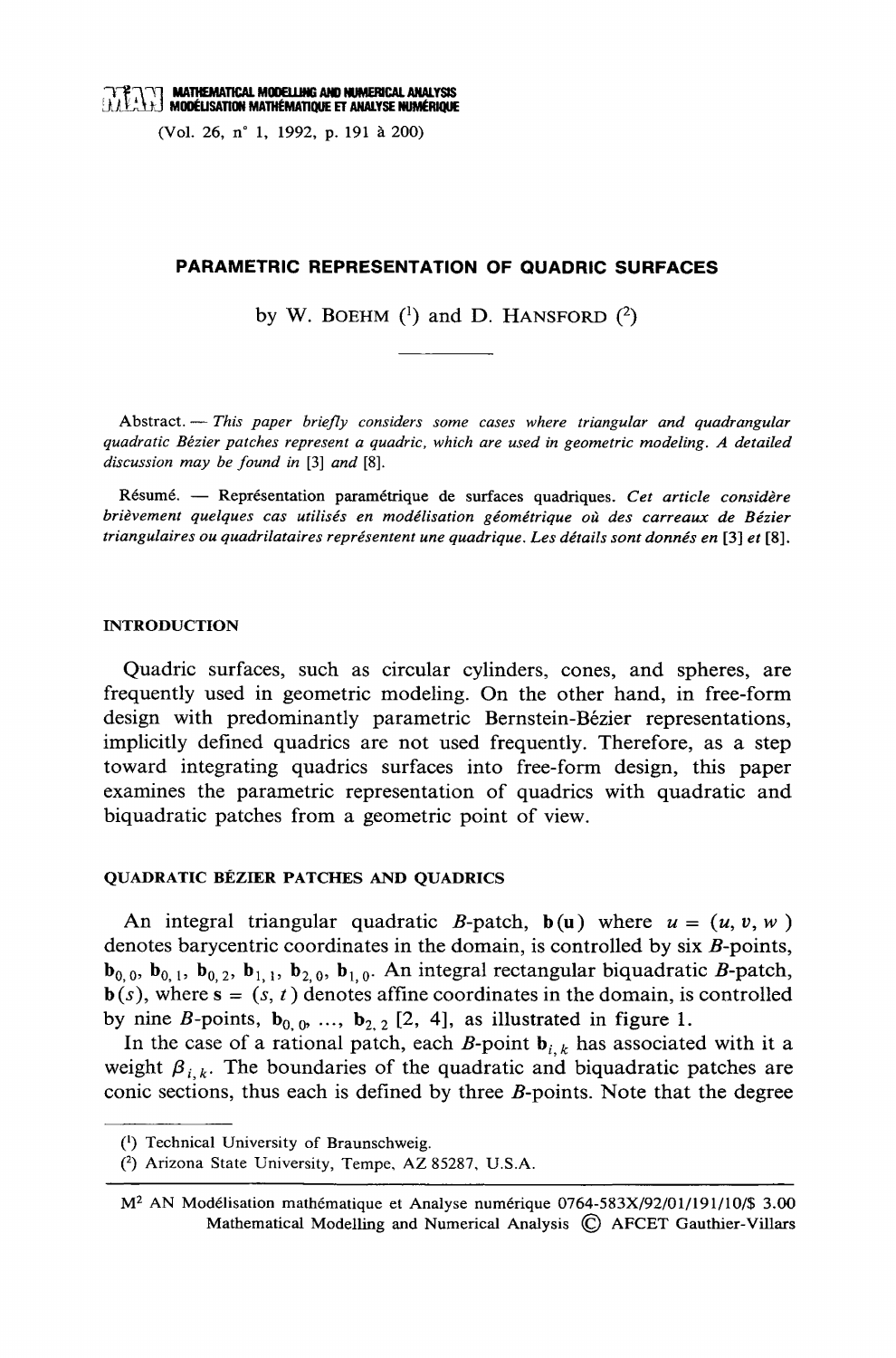of a triangular quadratic  $B$ -patch is four or less, and the degree of a biquadratic patch is eight or less [9], therefore the  $B$ -points of quadratic and biquadratic patches on a quadric are not independent.



Figure 1. - Quadratic and biquadratic patches.

A quadric  $\mathcal{Q}$  can be defined as a surface which carries two families of straight lines, the so-called generatrices. If both families are real and different, the quadric is said to be doubly ruled or annular; it is a hyperboloid of one sheet or a hyperbolic paraboloid. If both families are non-real but different, the quadric is said to be non-ruled or oval; it is an ellipsoid, a hyperboloid of two sheets, or an elliptic paraboloid. In the special case, where both families coincide to one family, the quadric is singly ruled and degenerates to a quadratic cone or a cylinder.

Any plane section of a quadric is a conic section. Note that this conic section is not necessarily real, or if the plane is a tangent plane it decomposes into a pair of coinciding or different lines. Any conic section which contacts the infinite plane is a parabola. Any quadric which contacts the infinite plane is a paraboloid. Let a denote such a point of contact at infinity. Viewed as a vector, it is called an axis direction of the parabola or the paraboloid under consideration [1].

A conic section is determined by five points or five tangents in the plane which may coincide in pairs, thus being a point with a tangent. Therefore six points or tangents are dependent, they are related by the configuration of Pascal and Brianchon [11].

A quadric is defined by nine points in space, where two or three may coincide to a point with tangent or to a point with tangent plane, respectively. However, three tangent planes at three points of 2 are related by Brianchon's configuration in the plane spanned by the three points.

Finally, any irreducible quadric as a whole can be viewed as the real projection of one of the three paraboloids shown in figure 2, below. More interesting properties of quadrics may be found in [1, 3].

M<sup>2</sup> AN Modélisation mathématique et Analyse numérique Mathematical Modelling and Numerical Analysis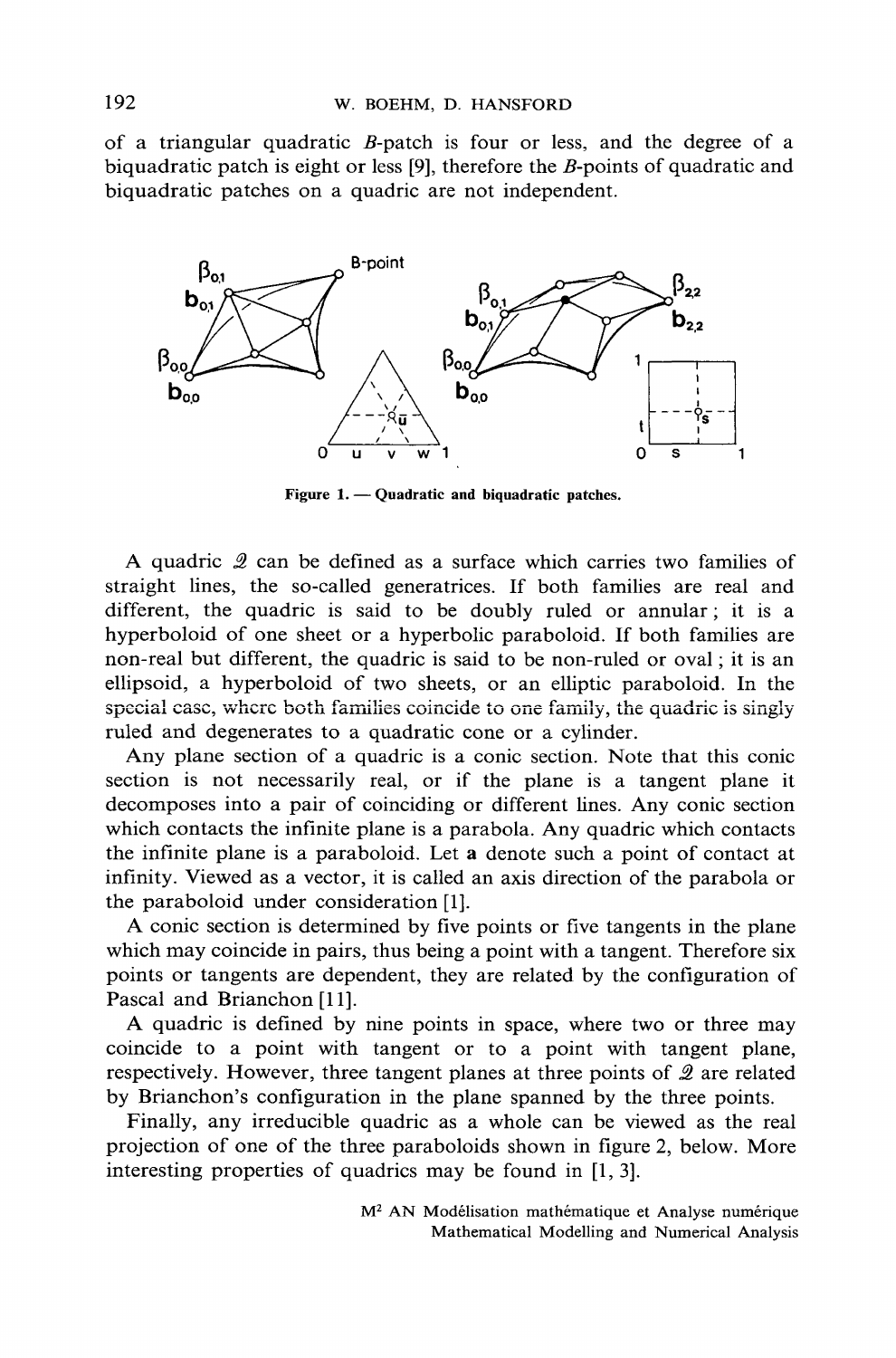

Figure 2. — Some quadrics in  $\mathbb{R}^3$ .

#### **INTEGRAL TRIANGULAR PATCHES ON A OUADRIC**

All integral quadratic curves represent parabolas. Let  $\mathbf{b}_0$ ,  $\mathbf{b}_1$ ,  $\mathbf{b}_2$  denote the B-points of such a parabola, and its axis direction is  $\mathbf{a} = \mathbf{b}_2 - 2 \mathbf{b}_1 + \mathbf{b}_0$  [1, 3, 7. Now consider an integral triangular quadratic  $B$ -patch,  $b(u)$ . Its three boundary curves are parabolas, and thus the quadric  $Q$  under consideration must be a paraboloid. Assuming that  $\mathcal Q$  is an elliptic or a hyperbolic paraboloid, any parabola lies in a plane parallel to the axis. Consequently, the axes of the three boundary parabolas must be parallel to each other. In effect, this gives conditions on the  $B$ -points, as illustrated in figure 3.



Figure 3. - The general integral quadratic patch.

vol. 26, n° 1, 1992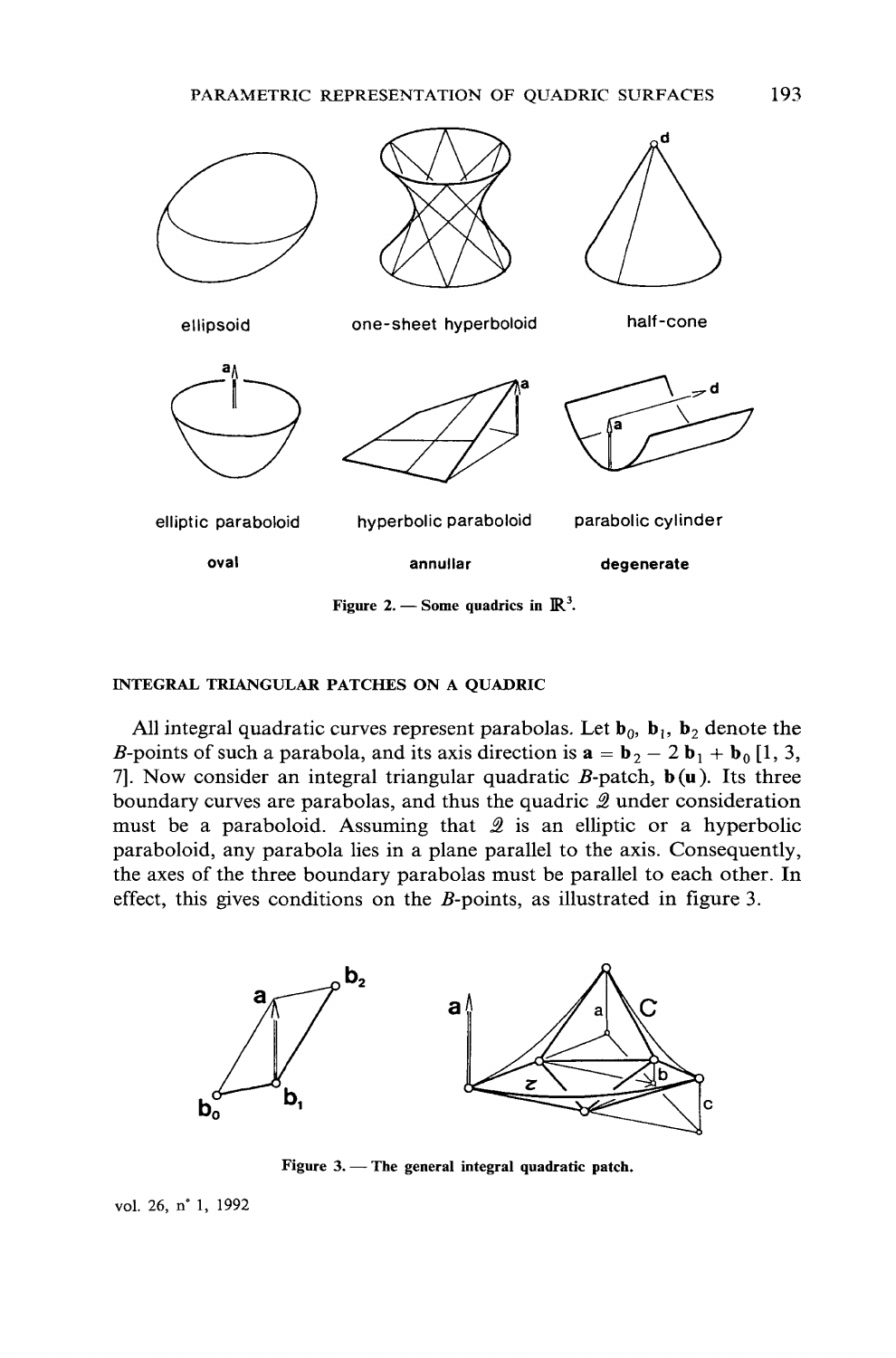There is a simple method for classifying the paraboloid As in figure 3, let  $\tau$  denote the tangent plane at  $\mathbf{b}_{0,0}$ , and let C denote the opposite boundary parabola If C intersects  $\tau$  in two different real points, in two non-real points, or  $\tau$  is tangent to C, the quadric is a hyperbolic paraboloid, an elliptic paraboloid, or a parabolic cylinder, respectively

Now assuming the quadric above is degenerate, it is a parabolic cylinder Let **d** denote the direction from  $\mathbf{b}_{0,0}$  to the point of contact of C and  $\tau$  Any translation of the  $B$ -points in the direction of  $d$  will not effect the parabolic cylinder Hence, the axes of all parabolas are parallel to a plane spanned by a and d

#### RATIONAL QUADRATIC TRIANGULAR PATCHES

Any rational B-patch in  $\mathbb{R}^3$  can be defined as the projection of an integral B-patch in  $\mathbb{R}^4$  [1, 4] This projection can easily be realized by the simple procedure of inhomogeneizing

Moreover, any rational triangular quadratic patch on a non-degenerate quadric  $\mathcal{Q}$  can be viewed as the projection of an integral triangular patch on a non-degenerate paraboloid

As a corollary, a rational triangular quadratic patch lies on a quadric if the three boundaries meet in one point, q, where their three tangents,  $U, V, W$ , are coplanar, and q corresponds three times to the parameter value  $\infty$ , as illustrated in figure  $4 \mid 10$  An example where these conditions are violated and a quadratic patch is not defined is discussed in [5], a rational quartic patch is needed to represent an octant of the sphere



Figure 4. - The rational triangular patch on a quadric

M<sup>2</sup> AN Modelisation mathematique et Analyse numerique Mathematical Modelling and Numerical Analysis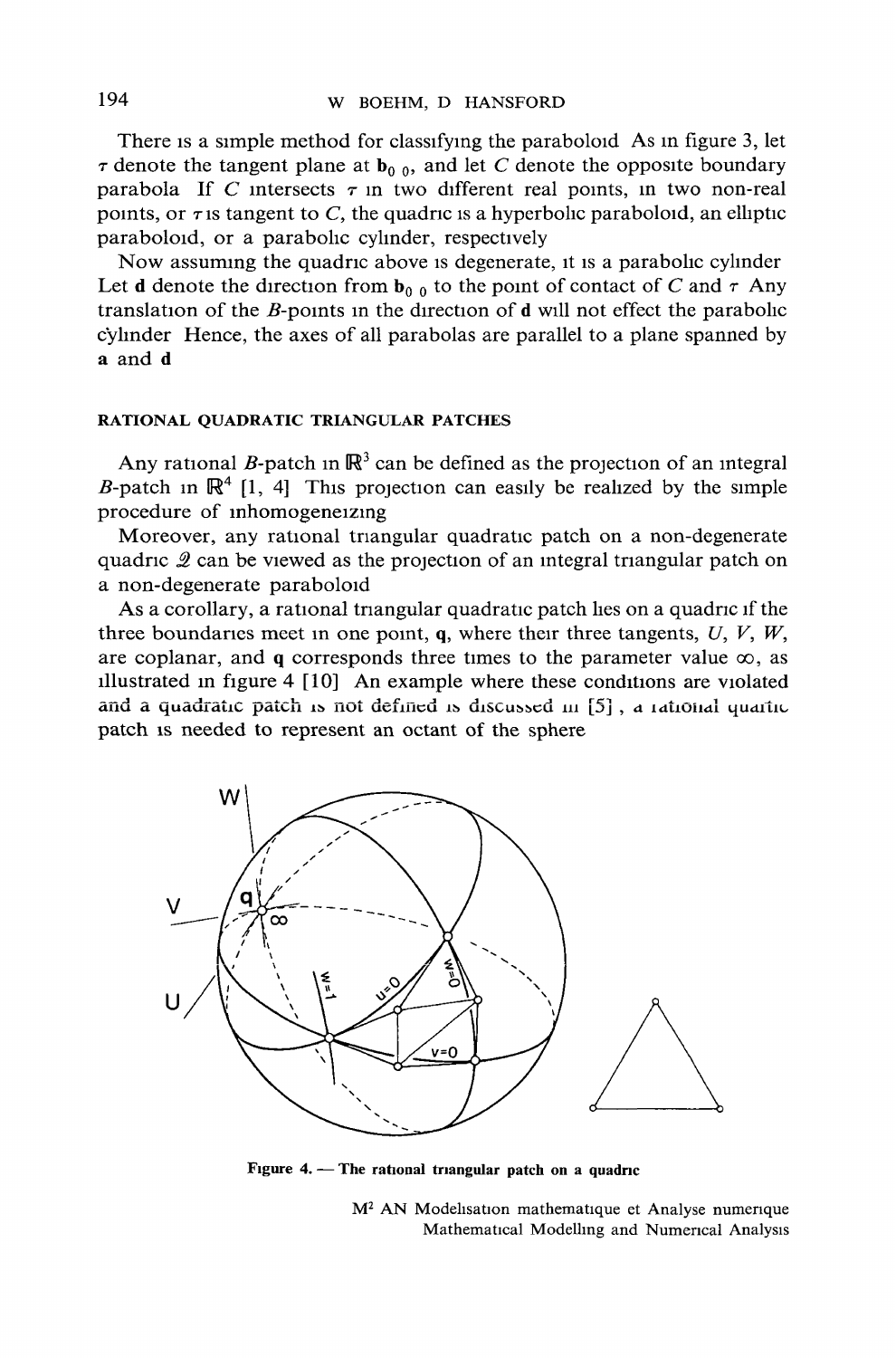Analogously one has that any rational triangular quadratic patch on a cone or cylinder, can be viewed as the projection of an integral patch on a parabolic cylinder, as illustrated in figure 5. Note that only in a special case do all three boundaries meet in a point q. Note also that each of the three boundaries have to contact the opposite tangent plane. In effect this gives conditions on the  $B$ -points of the net and their weights.



Figure  $5.$  – The rational triangular patch on a cone.

#### A ONE TO ONE CORRESPONDENCE

There is a simple one to one correspondence between finite points  $\bf{u}$  in the domain and the finite points  $b(u)$  of the nondegenerate paraboloids, as illustrated in figure 3. This correspondence can be generalized by perspectivity, and is also known as a stereographic projection.

Consider a triangular patch on a quadric  $\mathcal{Q}$  and let q denote the point where the three boundary curves meet. Let  $\rho$  denote the tangent plane of 2 at q, and let  $\sigma$  be a plane parallel to  $\rho$ , as in figure 6. Consider the projection which projects the points of 2 not lying in  $\rho$  from q onto  $\sigma$ . The  $\infty^2$  lines of  $\sigma$  correspond to the  $\infty^2$  conic sections through q and vice versa. Note that such a one to one correspondence is a necessary and sufficient condition for a quadratic triangular patch to lie on a non-degenerate quadric [9].

vol. 26, n° 1, 1992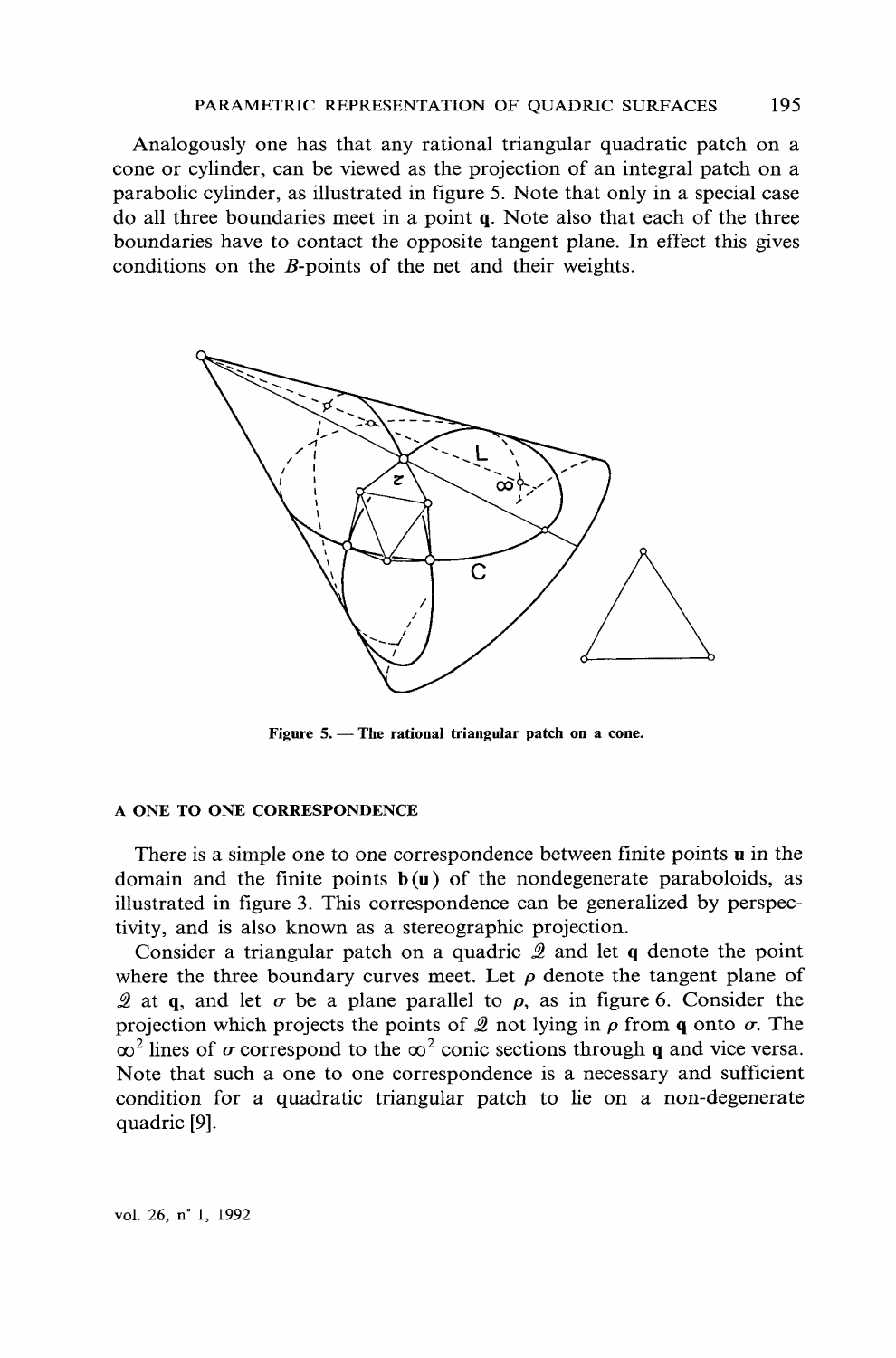

Figure 6. - The one to one correspondence.

#### **QUADRANGULAR FROM TRIANGULAR PATCHES**

Any integral quadratic triangular patch can easily be extended to a biquadratic patch by the construction of the  $B$ -points of the isolines  $u = 1$  and  $v = 1$  via the de Casteljau algorithm [2, 4]. Note that all isolines are parabolas too. Moreover, all isolines of the same family are parallel and congruent in space. The interior B-point must be adjusted so that the twist of the rectangular patch is identical to the twist of the triangular patch.



Figure 7. — Extension of an integral triangular patch.

The extension to a rational patch is shown in figure 8. The boundaries  $u = 0$  and  $u = 1$  have a common tangent U at q, and similarly the boundaries  $v = 0$  and  $v = 1$  have a common tangent V at q. Note that a final linear rational change of the parametrization will not change the surface.

> M<sup>2</sup> AN Modélisation mathématique et Analyse numérique Mathematical Modelling and Numerical Analysis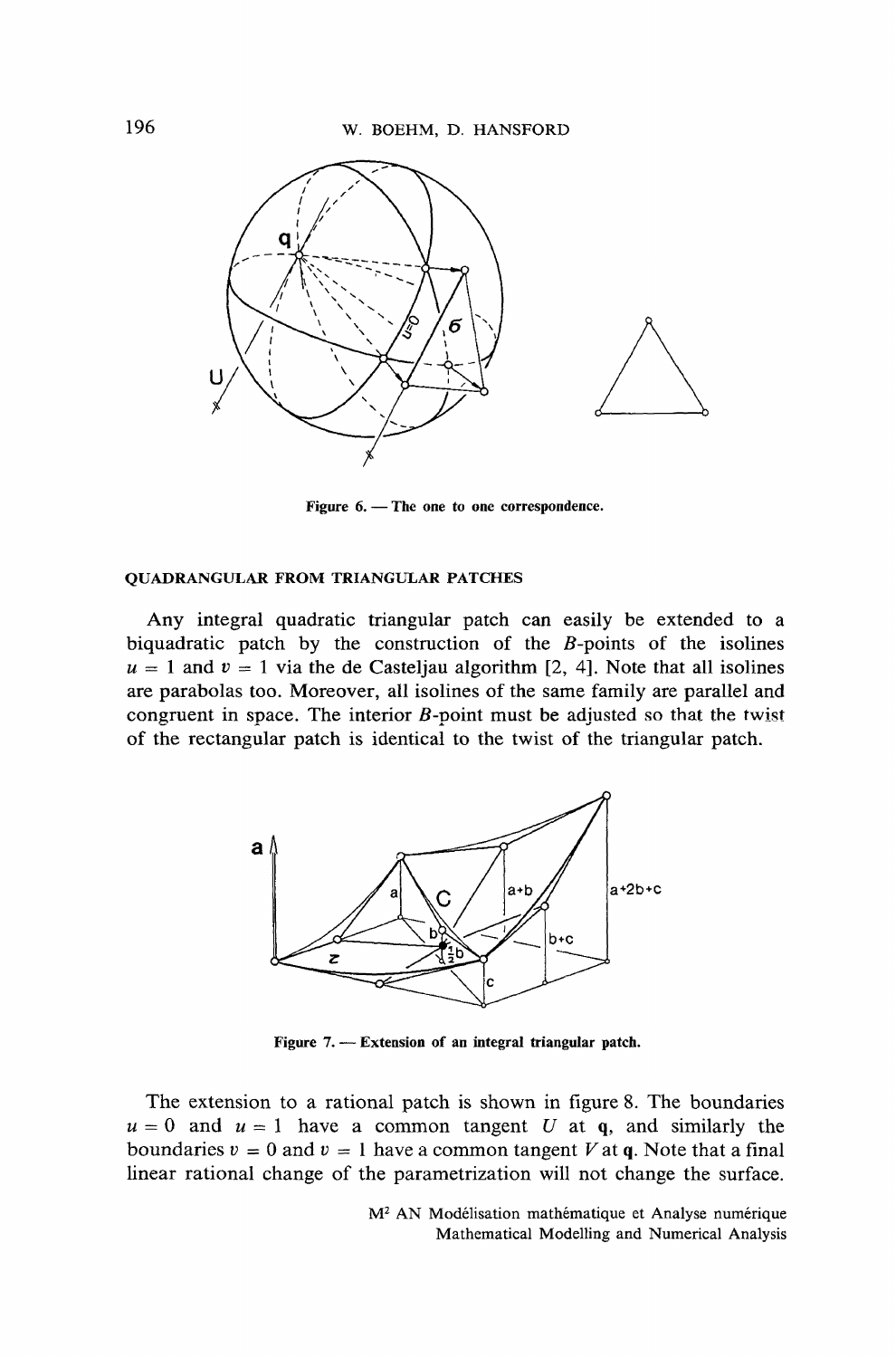

Figure 8. - Extension of rational triangular patch.

This can be generalized. Let the barycentric coordinates u be expressed as the bilinear interpolant, s, of four points,  $\mathbf{u}_1$ , ...,  $\mathbf{u}_4$ , in the u-plane, as in figure 8. This is done by substituting into s, the barycentric definitions of  $\mathbf{u}_1$ , ...,  $\mathbf{u}_4$  and rearranging. Now **u** has been expressed bilinearly in terms of s. Substituting this expression of u into the representation of the quadratic patch  $b(u)$  one gets a biquadratic patch in s.



Figure 9. - Corner cutting of a triangular patch.

In a simple case, the fourth side of the rectangle can be constructed by a corner cutting construction of the triangle, as illustrated in figure 9. The fourth boundary also meets q.

vol. 26, nº 1, 1992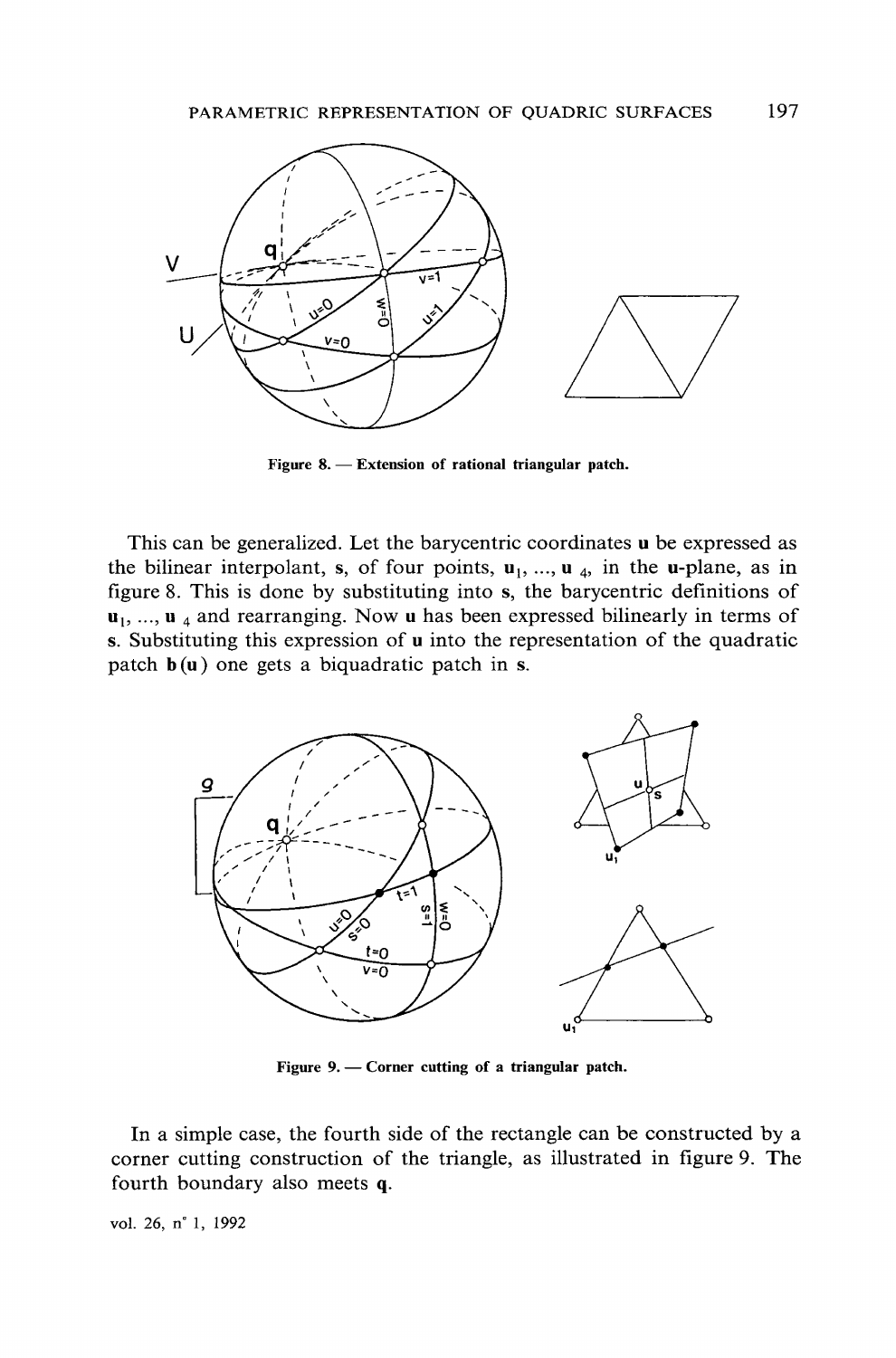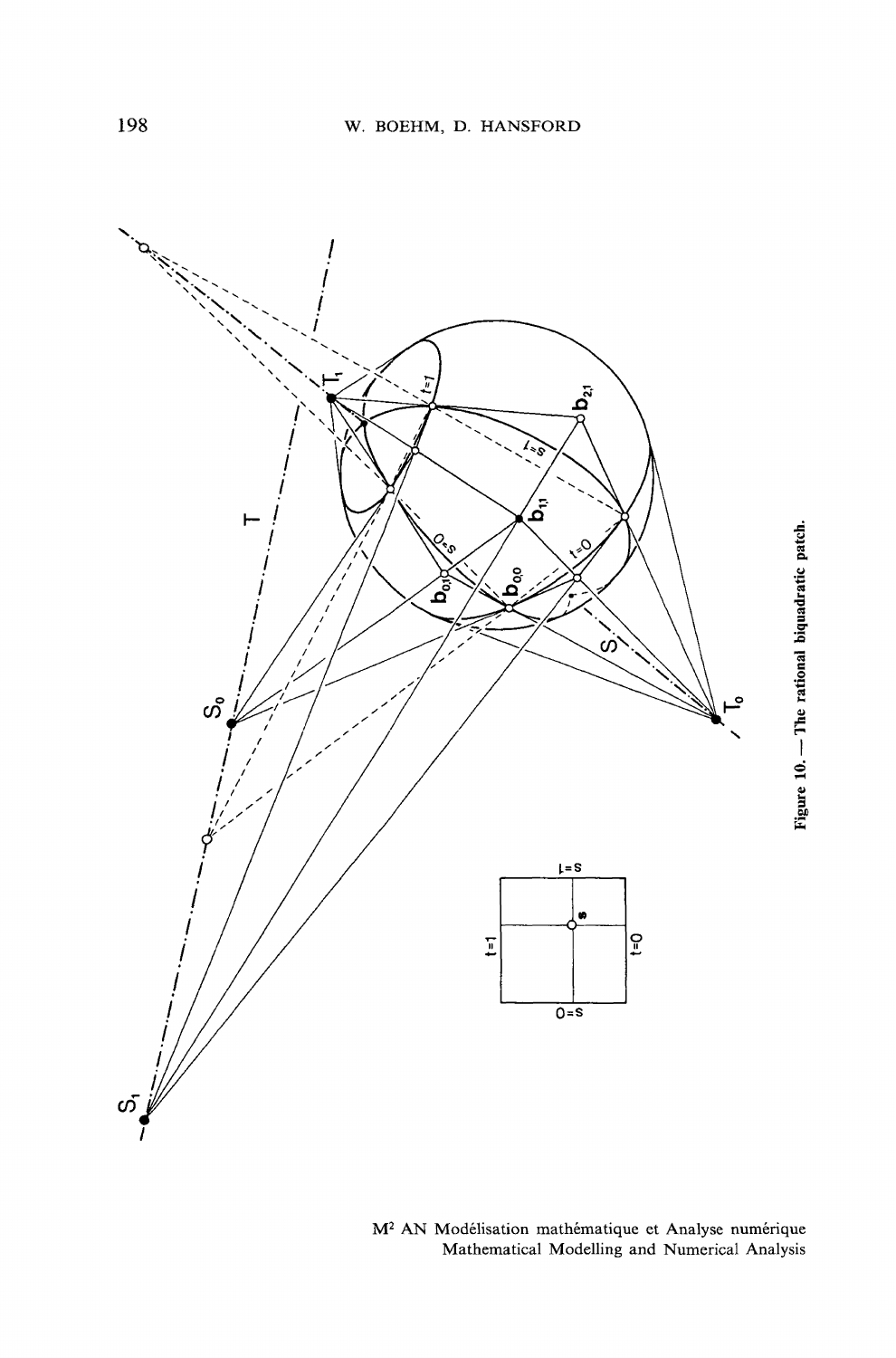#### THE RATIONAL BIOUADRATIC PATCH

A simple example of a rational biquadratic patch can be constructed on the sphere, where the isoparametric lines are formed by parallels and meridians. As before, its projection gives a rational biquadratic patch, illustrated in figure 10.

Let the planes through  $s = 0$  and  $s = 1$  intersect in S, and let  $S_0$  and  $S_1$  denote the poles of these planes with respect to 2, both determining an axis T. The planes through  $t = 0$  and  $t = 1$  intersect in T. The poles  $T_0$  and  $T_1$  of both planes lie on S. Moreover, the isolines of the patch lie in the two pencils of planes supported by  $S$  and  $T$ , while their poles vary on  $T$  and  $S$ , respectively. The chords of opposite boundaries meet on  $S$ and  $T$ , respectively. Consequently the four patch corners lie in a plane. Moreover, the tangents to  $s = 0$  and  $s = 1$  at  $t = 0$  meet in  $T_0$ , and similarly for the other sets of tangents. Finally, the connection of  $\mathbf{b}_{0,1}$ ,  $\mathbf{b}_{1,1}$  meets T in  $S_0$ . These relations may be used to construct the weighted *B*-points of the patch.

It should be mentioned that two arbitrary plane intersections of a quadric intersect each other in two (not necessarily real) points. Consequently, by the correspondence of s to  $b(s)$  the quadric  $\mathcal{Q}$  will be covered twice. It should be mentioned that special rational tensor product patches are considered in [6].

### **BILINEAR PATCHES**

There is an interesting special case, where the boundary parabolas of a quadrangular patch degenerate to straight lines. In the case of an integral patch the resulting surface is well-known as a bilinear interpolant [2], representing a hyperbolic paraboloid. Its projection gives a ruled quadric. Let this ruled quadric be defined by two skew pairs of its generatrices and a point p. There are two further generatrices through p. Where they intersect the boundary lines, may serve as points corresponding to parameter values  $1/2$  for a rational parametrization of the four boundaries, cf. [4], followed by bilinear rational interpolation [3].

#### **ACKNOWLEDGEMENTS**

The work of the second author was supported by NSF grant DMC-8807747 and by DoE grant DE-FG02-87ER25041 to Arizona State University. The authors would like to thank Gerald Farin and Andreas Johannsen for helpful comments.

vol. 26, n° 1, 1992